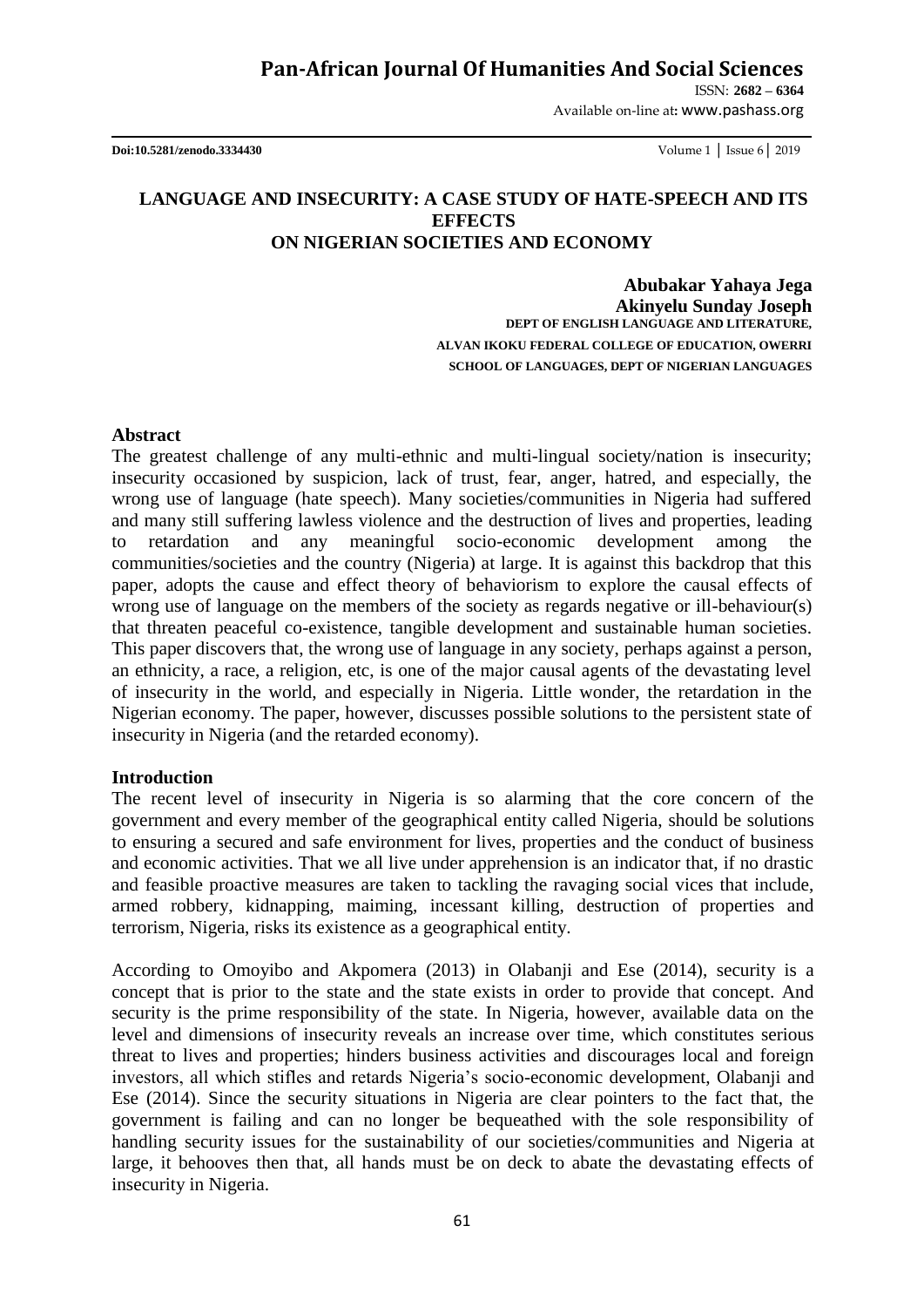It is therefore imperative to understand the role that languages play(s) in the insecurity and instability of any multi-ethnic and multi-lingual society/nation. Of course, insecurity is a multifaceted societal problem; this paper thus, investigates the role of language in ethnic/tribal clashes, religious clashes and, especially communal violence that further provokes incessant killings and destruction of properties. Suffice it to say that, the role of language, i.e. the gross misuse of language, technically known as hate speech, among members of any society, has contributed more to violent crimes (the destruction of lives and properties) than any other factor(s) constituting insecurity among the co-existing ethnicities, religions and languages in Nigeria.

According to Agedo 2009:

Skinner recognizes two types of response behavior- respondent behavior and operant behavior-contrary to the classical behaviorist stimulus-response patterning that matches stimulus strictly with corresponding response. By respondent behavior, Skinner means purely reflex responses to stimulus, that is, aspect of behavior that are elicited by causal agents like the act of sniffing in response to a kind of aroma. Operant behaviour, on the other hand, is behaviour for which no particular stimulation can be designated as the causal agent.

Simply put, behaviourism holds that, certain human behaviour are as a result of certain stimuli thus, the cause and effect theory. Language is a human behaviour that also elicit other behaviour. Such behaviour could be positive or negative, depending on the language/speech contents. We therefore, explore hate speech in order to ascertain our assumption that, hate speech contributes more to the devastating level of insecurity in Nigeria than other factors that educe ill acts/behaviour among co-existing members of the society; and also, to examine it extensional effect on Nigeria"s socio-economic development.

# **Language**

To give different definitions of language, would amount to repetition(s) of known facts. However, we will adopt language, as defined by Ajileye (2007) and further discuss the basics of language. "Language is an arbitrary system of spoken and written symbols complete in its use for social interaction among human beings".

Of course, exenterate language from any human society, and experience chaos and anarchy in their strongest forms. Language in this discourse is being viewed from the social perspective. Thus, from the very crucial social role(s) of language, we intend an overview of language basics

Language is the most essential tool for the creation of friendships, acquaintances and societies. A society without language is bound to be rife with anarchy and confusion (Ajileye 2007).

According to Chomsky (1972) "When we study human language, we are approaching what some might call the "human essence"…

Evans (2006) underscores the importance of language to human living by postulating that:

We take language for granted, yet we rely upon it throughout our lives in order to perform a range of functions. Imagine how you would accomplish all the things you might do, even in a single day, without language: an item in a shop, providing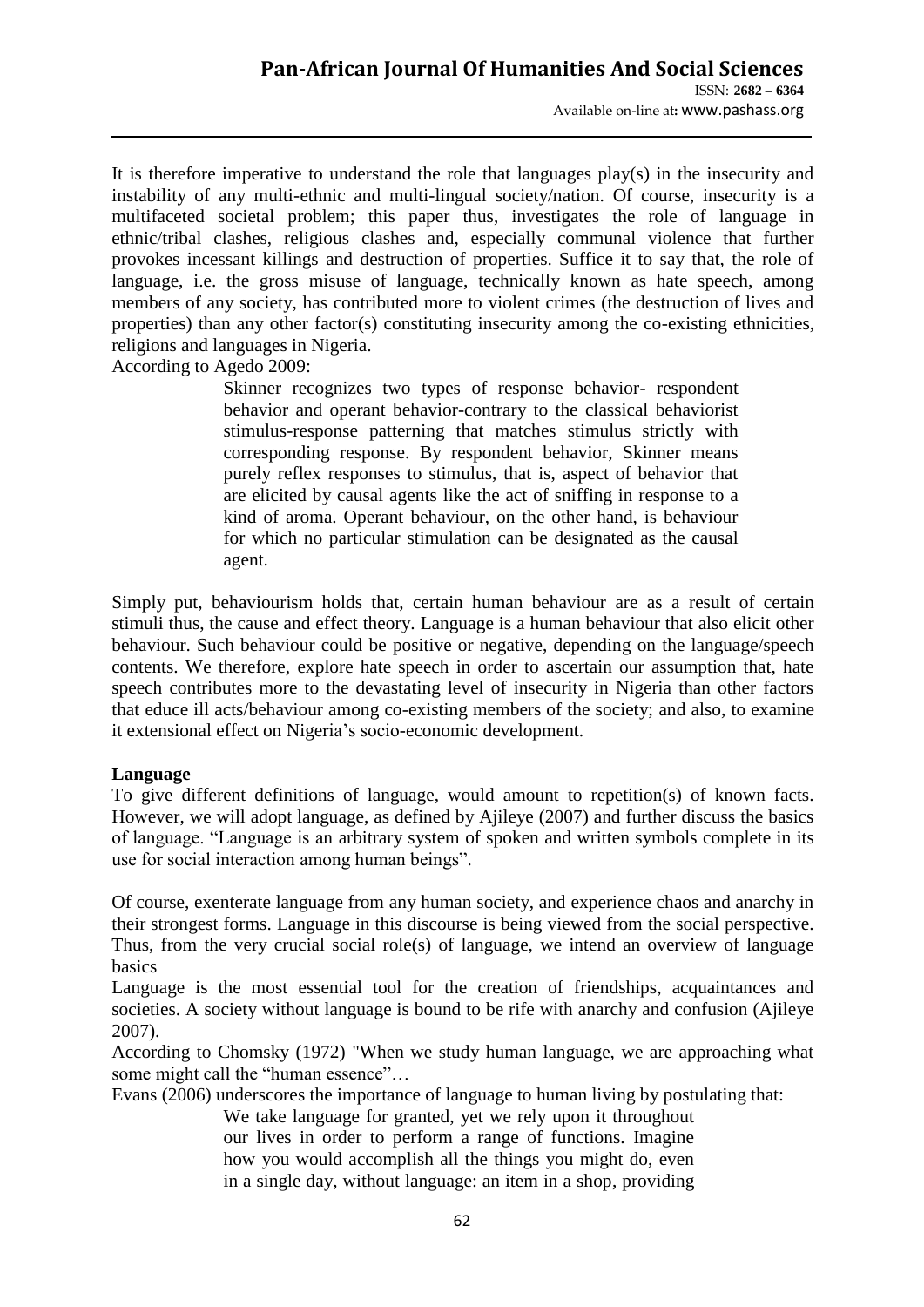# **Pan-African Journal Of Humanities And Social Sciences**

or requesting information, passing the time of day, expressing an opinion, declaring undying love, agreeing or disagreeing, signaling displeasure or happiness, arguing, insulting someone, and so on. Imagine how other forms of behaviour would be accomplished in the absence of language: rituals like marriage, business meetings, using the internet, the telephone, and so forth. While we could conceivably accomplish some of these things without language (a marriage ceremony, perhaps?), it is less clear how, in the absence of telepathy, making a telephone call or sending an email could be achieved.

From the foregoing therefore, the following are language basics:

- Language is a landmark phenomenon that sets man apart from the rest of life.
- Language is the "life line" of any human society.
- Language is man's best tool.
- Language structures and conditions human behaviour.
- Language is a window to the human mind.

## **Insecurity:**

To have a good understanding of insecurity, it is expected to examine the concept of security. According to Stan, (2004), in Olabanji and Ese (2014),

> Security need was the basis of the social contract between the people and the state, in which people willingly surrendered their rights to an organ (government) who oversees the survival of all. In this light, security embodies the mechanism put in place to avoid, prevent, reduce, or resolve violent conflicts, and threats that originate from other states, non-state actors, or structural socio-political and economic conditions.

Nwanegbo and Odigbo (2013), posit that, the divergent approaches to the conceptualization of human security in the theoretical literature can be categorized into two major strands. One is a neo-realist theoretical strand that conceptualizes security as primary responsibilities of the state. The second strand, a post-modernist or plural view, conceptualizes security as the responsibilities of non-state actors and displaces the state as a major provider of security. Proponents of this approach argue that the concept of security goes beyond a military determination of threats. They are of the view that government should be more concerned with the economic security of individual than the security of the state because the root causes of insecurity are economic in nature.

However, there is a general consensus in the contemporary literature that, security is vital for national cohesion, peace and sustainable development. It is therefore apparent that national security is a desideratum, sine qua non for economic growth and development of any country (Oladeji and Folorunso, 2007); in Olabanji and Ese (2014). Some scholars in conceptualizing security place emphasis on the absence of threats to peace, national cohesion, political and socio-economic objectives of a country (Igbuzor, 2011; Oche 2001; Nwanegbo and Odigbo 2013).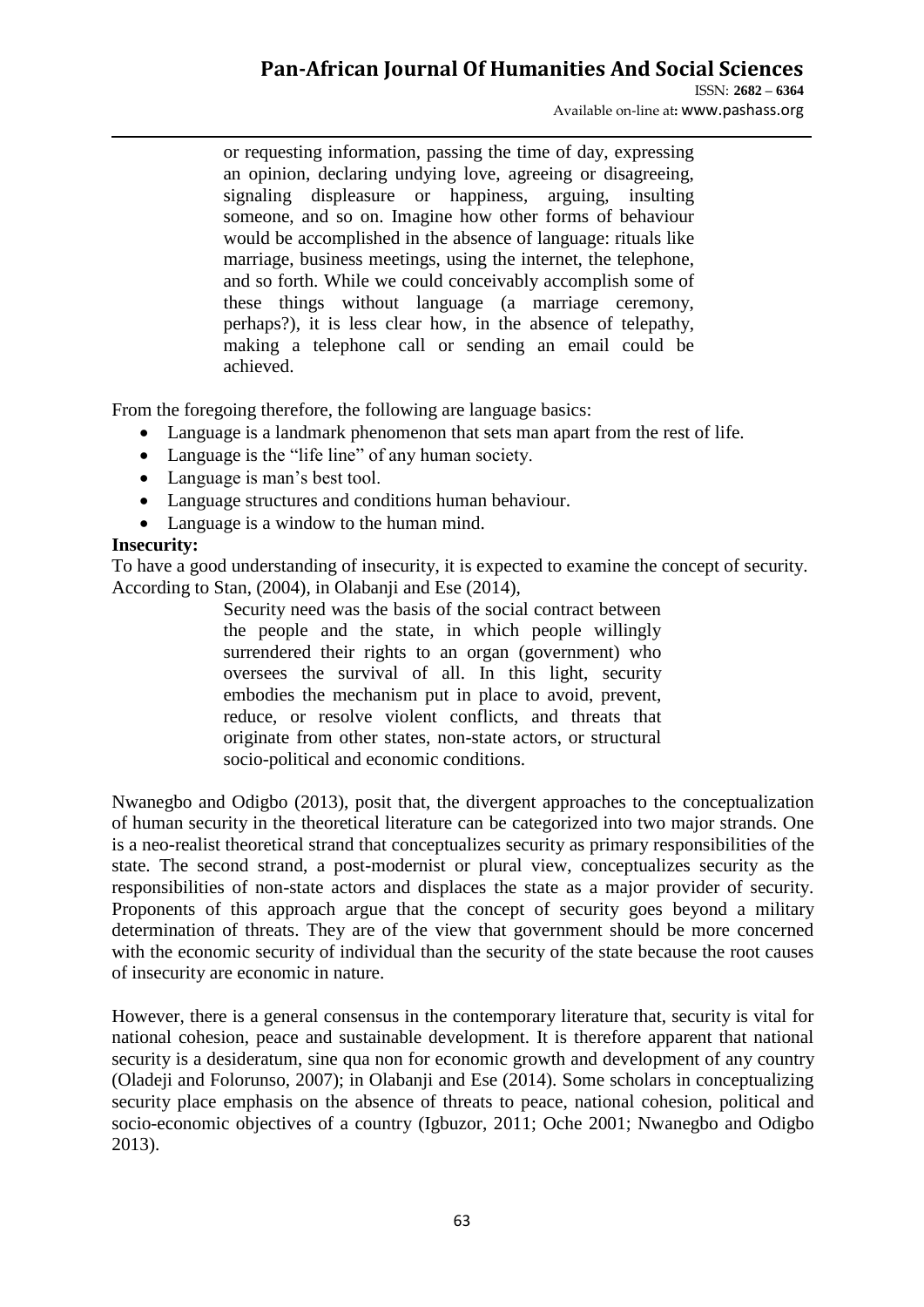#### **Hate-Speech:**

The term "hate-speech" was coined by a group of legal scholars in the late 1980s in the United states in respect of what they saw as the way different legal systems tackled certain sorts of harmful racist speech, Alexander, 2017.

The term was initially within the confinement of the law. It was basically in the domain of law explicitly tools of the legislatives and the legal professionals. However, the term/terminology is now being used by great many different kinds of people who are not legislators, legal practitioners or scholars of law (Alexander 2017).

The new bit of terminology or legalese has now also been taken up by the media and by ordinary people and has taken a life of its own.

Note, the great challenge associated with the term 'hate-speech', is the factthat, since every insulting utterance, speech or sentence is often termed "hate-speech", one is then faced with the difficulty of differentiating "hate-speech" from "free-speech" or say free-insulting speech. The term has been so bastardised that common insults or insulting utterances are also being tagged 'hate-speech'.

According to the Onlin Legal Dictionary, "hate-speech" is spoken words that are offensive, insulting and/or threatening to an individual or group based on a particular attribute of that person or persons being targeted. Targeted attributes include such traits as ethnic background, sexual orientation, race, or disability (Legal Dictionary, not hate-speech).

The Sweden constitution according to Online Legal Dictionary, defines hate-speech as, "public statements able to threaten or disrespect groups based on their race, ethnicity, religion, sex orientation, or skin colour.

Thus, violence inciting utterances/sentences targeted at an individual or a group based on evident or established facts about certain attributes of such an individual or individuals/group is 'hate-speech'.

Note, the devastating effect of 'hate-speech' at inciting violence cannot be over-emphasized. **Society and Economy:**

According to Solanke (2015), the concept of society can be viewed in two ways:

One is seen as aphysical entity, a constituency of natural and artificial edifice, distinctly having a location-name and politically administered as jurisdiction. The second perspective of the meaning of society is seen as a collection of uniquely distinct culture comprising manner of social, political and economic interactions among a set of people occupying a geographical space.

Economy on the other hand is the production and consumption activities that determine how scare resources are allocated in an area. It includes everything related to the production and consumption of goods and services (Investopedia (2001), https://www.investopedia.com

According to Wikipedia,

……….a given economy is the result of a set of processes that involves its culture, values, education, technological evolution, history, social organization, political structure and legal system, as well as its geography, natural resources endowment,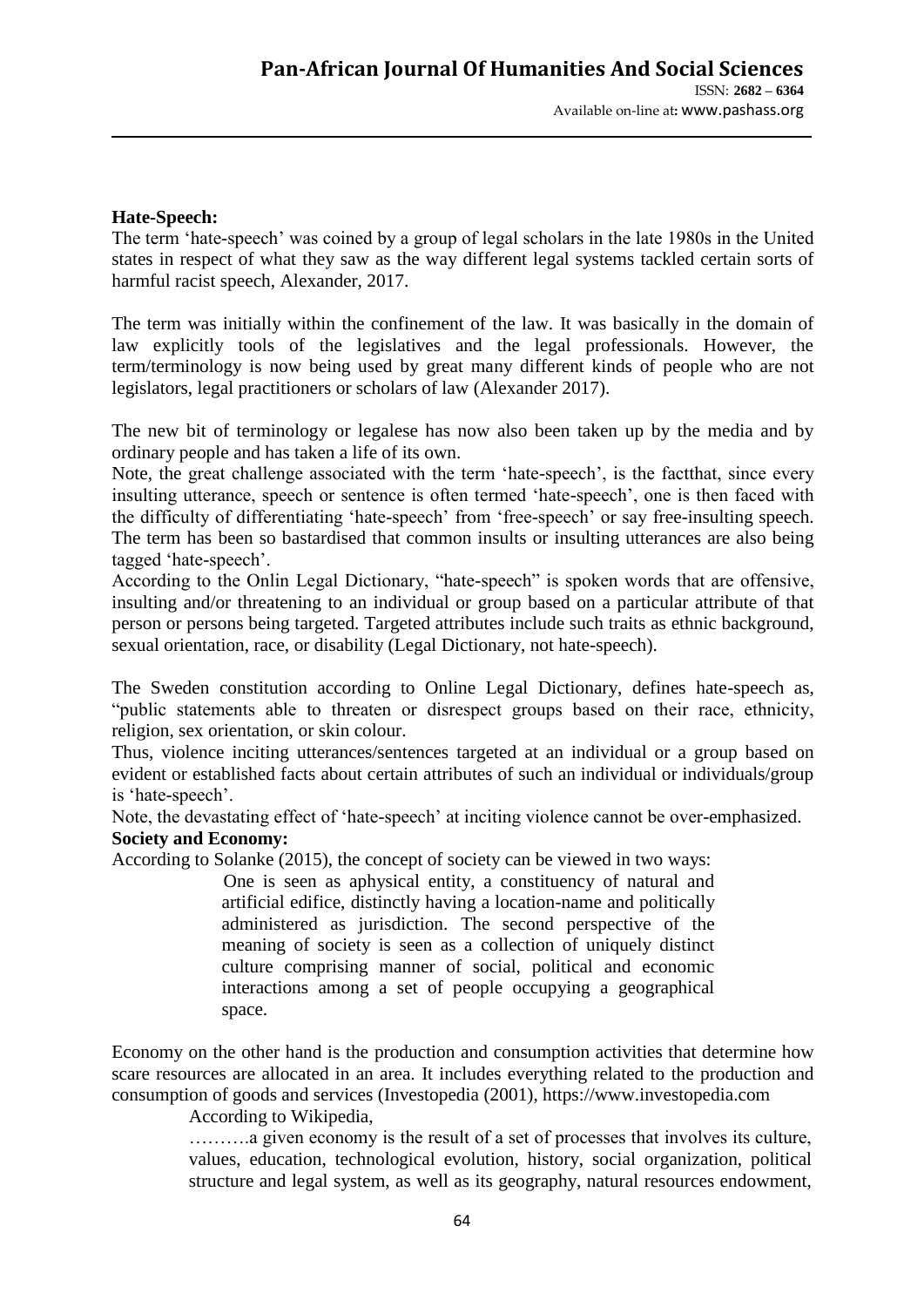Available on-line at**:** www.pashass.org

ecology, as main factors. These factors give context, content, and set the condition and parameters in which an economy functions. In other words, the economic domain is a social domain of human practices and transactions. It does not stand alone. (https//en.m.wikipedia.org/wiki/)

From the forgoing therefore, we can assert that, any society devoid of adequate security is bound to experience economy stagnation or retardation and perhaps economy declination. For there to be any tangible economy development or growth in any society, there is need for stability, peace and security. Scholars have identified strong links between security and development cannot be achieved since the cold war ended (Nwanegbo and Odigbo, 2013; Chandler, 2007). They argued that development cannot be achieved in any nation where there are conflicts, crisis, and war. There is a consensus in the literature that security and development are two different and inseparable concepts that affect each other, and this has naturally triggered debates on security development nexus (Chandler, 2007,Stan 2004 and Olabanji and Esu 2014).

## **Language and violence:**

## **The cause and effect of hate-speech**

Of course, it is not every violence or crisisthat is language (hate-speech) triggered, and language is not the only causal agent of insecurity in any given human society, but the role that language plays in most communal, ethnic or inter-ethnic violence and crisis cannot be over-emphasized. Note, "hate-speech" does nothing but fuels the flames of violence and brutality.

Thus, we will therefore, here, make attempt to distinguish free speech from hate-speech. The question we want to answer is, where does free speech stop and hate-speech begins?

#### **Free speech vs. Hate-speech:**

Before this era of the bastardization of the term 'hate-speech', there are categories of freespeeches; free speech to command, praise, applaud, rebuke, insult, etc, but that did not mean that "hate-speech" had not been from time immemorial. For instance, while as a growing child, I had heard sentences such as follows:

- 1. How dare you proposed marrying the daughter of that outcast?
- 2. Their mothers were impregnated by monkeys.
- 3. Stay away from those infidels and do not spare them if need be.
- 4. The black race are monkey living in jungles.
- 5. You bastard son of Negro.

Aside the above hypothesized instances of "hate-speech" sentences, below are typical examples of hate-speech sentences/clauses or phrases as adopted from the Online Legal Dictionary.The west bore Baptist church picketed the 2011 military funeral of a soldier who was killed in Iraq. The father of the soldier Sued Fred Phelps and his Church for intentional infliction of emotional distress after the group protested his son's funeral with songs that carried messages as:

- 6. Thank God for dead soldiers.
- 7. God hates the USA
- 8. Thank God for 9/11

(Retrieved from legal dictionary, net/hate-speech, on  $30<sup>th</sup>$  March 2019)

Note, that, in time past, sentences  $1 - 5$  would have enjoyed the status – free speech or what we call free insulting speech, but today, with the atrocities that hostile verbal abuse or speeches rock, they are indeed examples of 'hate-speech' sentences.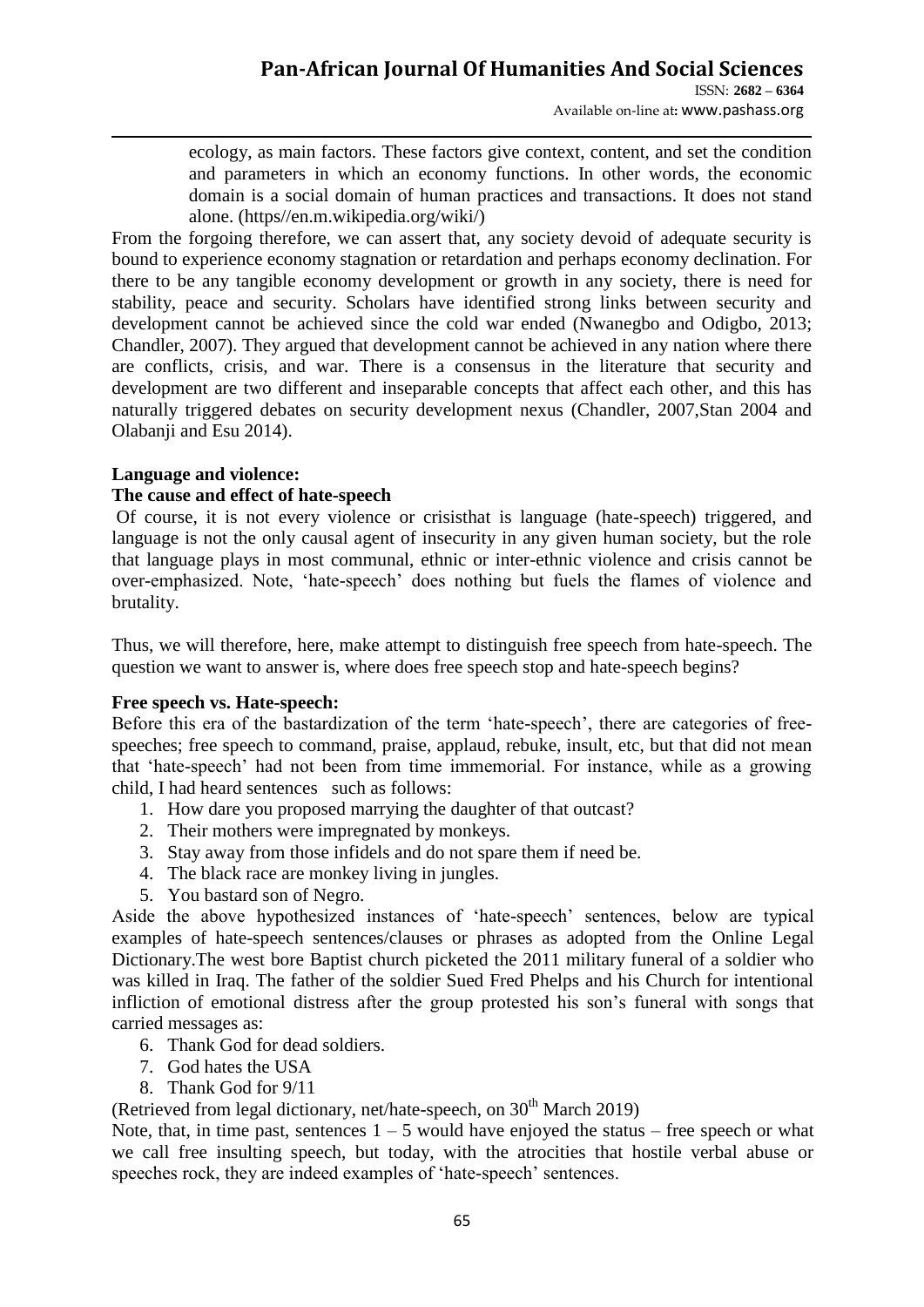Available on-line at**:** www.pashass.org

Now, let us examine some few more sentences:

- 9. You are indeed stupid.
- 10. What an old fool you are?
- 11. You are a stark illiterate.
- 12. They are as stupid as I was told.
- 13. They are all set of idiots.
- 14.

A thorough examination of the semantics of sentences  $9 - 13$ , gives the fact that, these sentences are non-hate-speech sentences.They could be called free-insulting speeches. Of course, these sentences (sentences 9 - 13), could as well provoke anger; or perhaps, they bother on certain attributes being exhibited by the targeted individual or individuals, but the fact remains that they cannot incite outlaw violence as only hate-speech as the form of language use that is capable of triggering outlaw violence and brutality.

More so, such sentences as sentences  $9 - 13$  are direct statements of insult to specific person(s) and not the entire body of a people, group, or race as did some of the sentences tagged "hate-speech sentences above. The general abuse of the term "hate-speech, further makes distinguishing it (hate-speech) from free insulting speech very difficult as even the critismof persons are also now being tagged "hate-speech". The worry is that, someday, even a sentence as "You are stupid", could be referred to as hate-speech.

## **Hate-speech and Irrational Behavior:**

Language of course, is a form of man's behavior that elicits other forms of behaviour. According to a Yoruba adage: "bi eti o gboyinkin, inukiibaje", what the ear does not hear, does not pollute the mind. In line with the behaviourism theory of response to stimulus, language is a stimulus that elicits variable behaviour on the part of the hearer. Thus, the Yoruba adage is indeed correct as the human brain processes different verbal information and different behaviours/ output are elicited based on the information that the brain has processed.

The following sentences, of course, will generate/elicit varied behaviour from the hearer or the affected person(s):

- 15. You are as intelligent as King Solomon himself.
- 16. You are as beautiful as early morning roses.
- 17. You are nothing more than a mare dog.
- 18. You are exactly what you are, a true son of a beast.
- 19. Just go away, stupid daughter of a whore.
- 20.

While sentences 14  $\&$  15 will generate warmly nice behaviour of happiness and satisfaction on the part of the hearer(s)/ affected person(s), sentences 16  $&$  18 will generate unpleasant attitudinal bahaviour that might vary based on the temperament of the hearer(s) (affected persons). Although, sentences 16 & 18 might not generate/elicit a complete violent behaviour/ situation on the part of the affected person(s), definitely, some irrational behaviours that might include a response of verbal abuse or, a display of anger/annoyance at the speaker, will be elicited. It is the degree or the hostility of the verbal abuse that will determine the level of the emotion/behaviour – perhaps, it will be just verbal exchanges of abusive words or an allout confrontation that could metamorphose into violence.

As it often sounded on the radio and the media that "hate-speech is very destructive. It is true, as "hate-speech" does nothing but metamorphoses or transmute simple misunderstanding to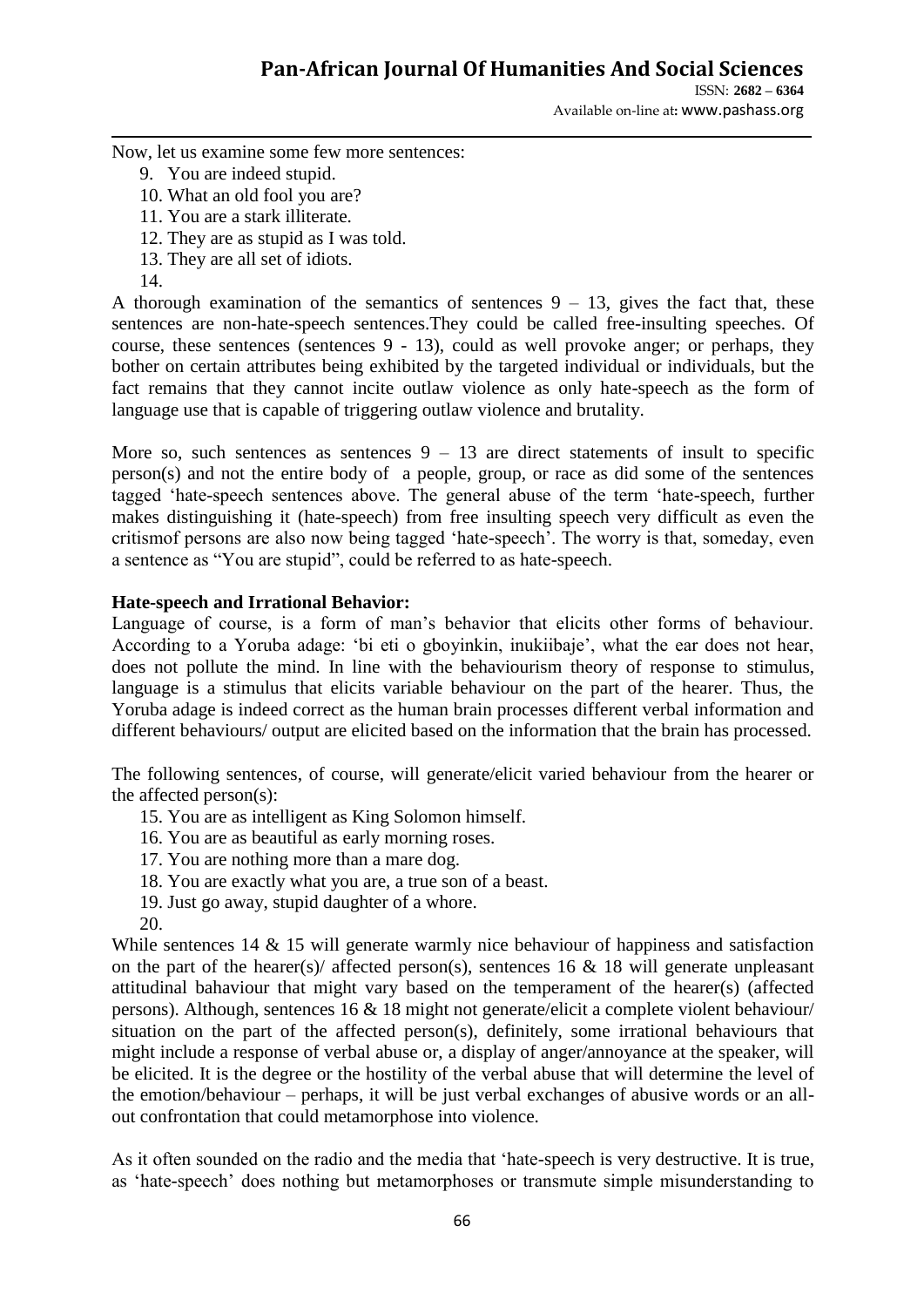conflict and brutal violence. To many irrational killings and destruction of properties, "hatespeeches' are under tone/underlying stimuli of such irrational emotional responses. Reprisal attacks, and acts of terrorism are not just being perpetrated, they are both end results of hatespeeches; as are other forms of communal and ethnic violence.

## **The Role of Language (Hate-speech) in Communal/Ethnic Clashes, Violence, Reprisal Attacks and Acts of Terrorism:**

We might reiterate the fact that, 'hate-speeches' are the under tone/underlying stimuli for the perpetration of irrational killings and destruction of properties during communal/ethnic violence. Our findings reveal that, all forms of ethnic violence and the perpetrated acts of terrorism in Nigeria, are all not devoid of inciting speeches - hate-speeches.

Hate-speech is bedrock to them all. of course, without inciting words propelling/projecting someone or a group to picking up arms to distort the peace in a community, destroy properties as well as cause deaths, such acts could have been best tagged, the act of the devil. Language is being used to brain wash and plant hatred in the minds of the feeble minded youths and the vulnerable to perpetrate communal vices. For instance, most of the attacks being carried out by the Fulani herdsmen are reprisal occasioned by 'hate-speech (es). The previous events/ incident upon which an attack is being carried out might have happened many years back, but, the event is being told to the younger ones and with the help of hate-speech, hatred is being planted on the minds of the younger ones who were not even witnesses of the actual incidents/ events. However, because language is being used as incitement to ethnic/racial hatred, and the poisoning of the minds of the younger ones through the aforementioned, on attack is perpetrated.

Note, most of the violence or attacks (religious, political based, economic based etc), in Nigeria were carried out after the leaders of the involved group(s) or ethnicity had incited their members against the targeted group, ethnicity or race, and even the government.

The group/ gang leaders (or the stimulators) use hate-speeches to provoke unethical and antihuman behaviour on the part of their members. Thus, hate-speech is a stimulus that elicit unethical and anti-human behaviour.

# **Terrorism:**

The most fundamental source of insecurity in Nigeria today is terrorism, which is traceable to religious faratisim and intolerance particularly in Islam dominated states of Nigeria (Achumbaet el, 2013 inOlabanji and Ese, 2014).

According to Sampson and Onuoha (2011) in Olabaji and Esu, 2014, terrorism is "the premeditated use or threat of use of violence by an individual or group to cause fear, destruction or death, especially against unarmed target, property or infrastructure in a state, intended to compel those in authority to respond to the demands and expectations of the individual or group behind such violence acts".

Of course, language or hate-speech might not be the foundation cause of any act of terrorism, but for sure, language is a vital tool being used to lure and brainwash individuals into terrorist groups or calls. Language/ hate-speech is being used to kill the conscience of initiates and to incite hatred that justifies the evil/acts they perpetrate. Terrorism is more recent then every form of insecurity in Nigeria; but, it has rocked more havoc since its emergence.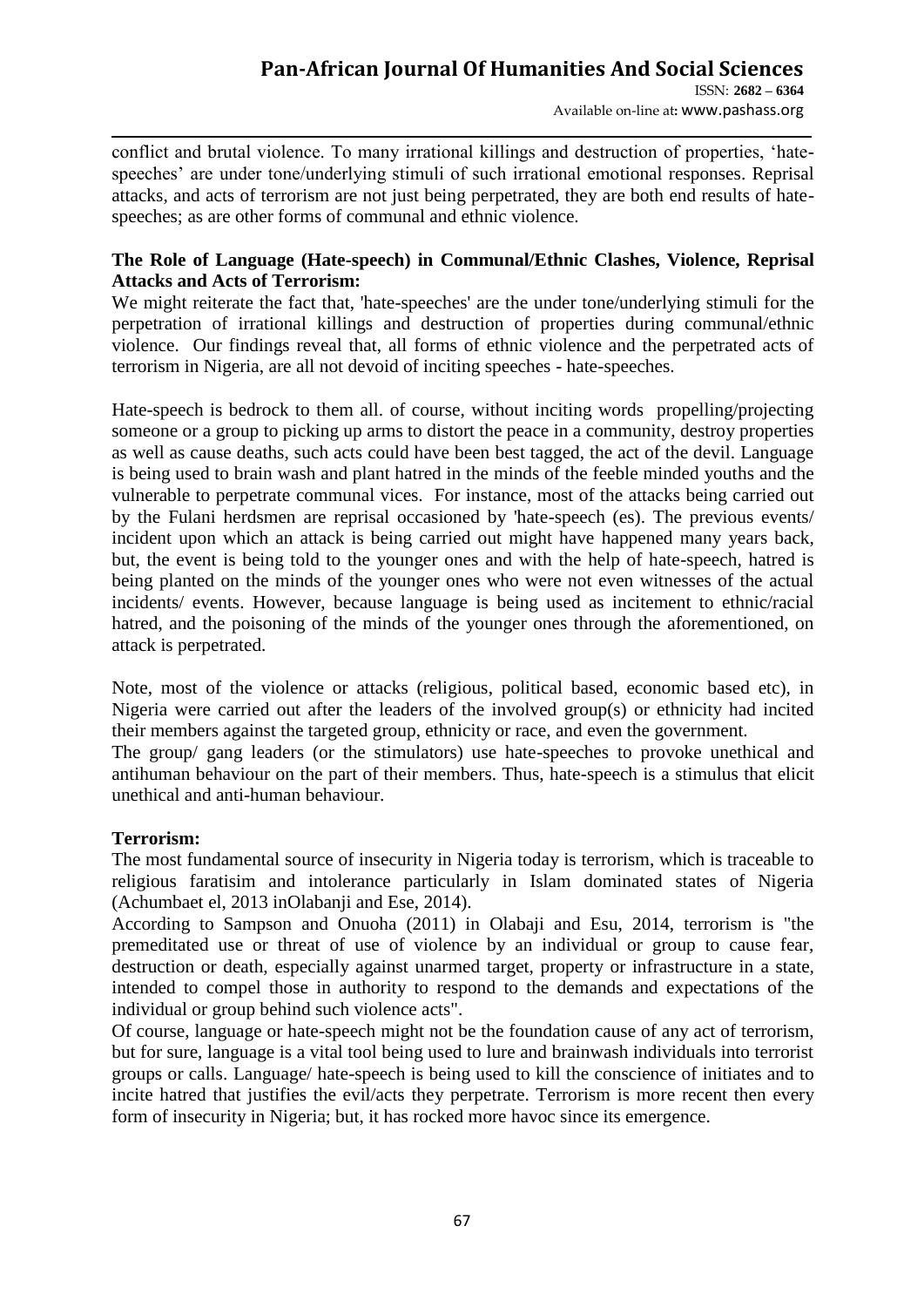# **Pan-African Journal Of Humanities And Social Sciences**

ISSN: **2682 – 6364** Available on-line at**:** www.pashass.org

#### **Insecurity and socio-economic Development in Nigeria:**

After fifty years of nationhood, Nigeria still ranks among the poorest countries in the world, also ranks low in all socio economic indications such as life expectancy, death rates, access to water, poverty rate, mortality rate, and crime rate, and still carries the tag of a developing economy (Olabanji and Esu, 2014).

Of course, what is expected of the socio-economic activities or the economy of a country where insecurity gains straight day by day? Certainly, there is no nation that can achieve socio-economic development in an environment of socio and physical insecurity. It is sad to know that, foreign investors are scared of bringing their investments to Nigeria, and the existing ones are leaving out of fear of the unknown. Also, many developed countries, including the United States of America, Britain, France, Australia, and Russia, have warned their citizens against embarking on tourism to certain parts of Nigeria for security reasons.

Imagine the terrible state of many communities in the North East because of Boko Haram insurgency; and imagine the devastating conditions of many societies and farm settlements in Benue state because of herdsmen attacks. Or, the Northern region where religious violence is prevalent as a result of inciting speeches - hate-speeches.

What socio-economic development is expected in such region? Or how do the insecurity situations in such parts of the country contributes to the economic growth of the country? Since socio-economic development is measured with indicators such as GDP, life expectancy, literacy and level of employment, we can affirm that, the alarming level of insecurity in Nigeria, has hampered any tangible growth in relation to the aforementioned indicators. For instance, food production has reduced drastically as herdsmen keep attacking farm settlements and causing the death of farmers - communities in Benue state (food Basket of the Nation) do not produce farm products as before because of series of attacks from herdsmen. Life is almost becoming valueless in Nigeria with the series of violence and killings happening in many parts of the country.

Many citizens have been displaced (especially in the North East) and have been deprived access to education. In fact, Nigeria now has the highest number of out-of-school children in the world (Radio Nigeria news broadcast, 2019). Just as employment is ravaging the country as no investors whether local or foreign will be motivated to invest in an unsafe and insecure environment.

Thus, the economy of Nigeria, though, the present government claims progressive, from all indices is deteriorating instead of ameliorating - this, of course, supports the nation that, there is no economy that can thrive amidst violence and insecurity.

#### **Conclusion and Recommendation:**

"The presence of insecurity in any environment constituents threat to lives and properties, hinders business activities, and discourages local and foreign investors, all of which stiffles and retards socio-economic development of a country"Olabanji and Ese, (2014).

Language, of course, remain the best tool man has got. However, if negatively harnessed, it becomes an instrument capable of toppling peaceful co-existence among members of the community as well as retards economic growth and development of any country.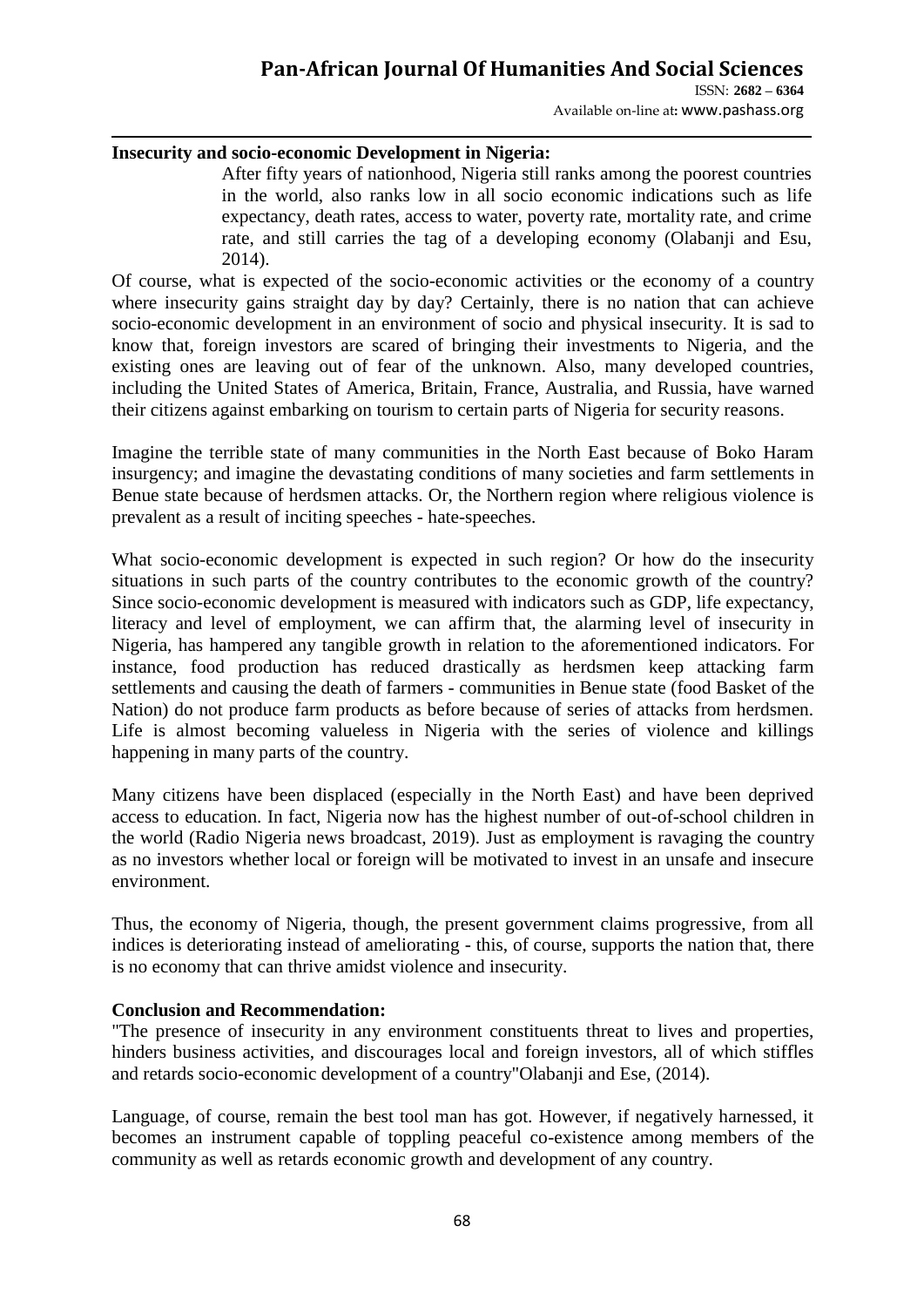It is in this regards that, we persuade all and sundry to shun the use of hate-speech at any level of our engagement or interactions with other members of the society. All leaders, political, religious, social,ethnic, etc. should desist from using inciting words to spur their followers to perpetrating acts of violence and terrorism.

All the religious leaders in particular, because of their influence on their followers should emphasize the theme of love more in their speeches and teachings than hate-speeches. If we all condemn or desist from the use of 'hate-speeches, gradually, we will begin to nip language triggered violence, attacks and acts of terrorism in the bud. And, irrational behaviour elicited by language/hate speech will no longer ravage or deprive our communities/societies and the country at large of the anticipated economic growth and development.

Moreover, the government should enact laws that will strongly prohibit the use of 'hatespeech', and irrespective of any ethnic, political, religious, social group and other affiliations, defaulters should be well prosecuted to serve as determent to others.

Furthermore, better parts of our various religions should be emphasized in the school curriculum as well as public places. Of course, if language is properly harnessed, and it peradventure, society issues ensure among ethnic groups, religions, political parties, social ethnic groups, etc, dialogue could be employed resolving such issues.

The positive use of language will guarantee us a peaceful society, thereby yielding better socio-economic activities among the vast ethnic groups that make up Nigeria and a better economy will be accomplished.

#### **References:**

- Ajileye, G. (2004), Language and Communication in Human Relations, In Ajileye, G. (ed) in Humanities and Human society. Owerri, Taurus Publications.
- Olabanji, O. E. and Esu, U. (2014) Insecurity and socio-economic Development in Nigeria. Journal of Sustainable Development studies, vol. 5, Number 1, 40 - 63. 2201 – 4268

Ndubisi, J. I. (2007), Applied Linguistics. Abuja, Wilbert Educational Publishers.

Akinwule, O. S. (2015), Sociology of Education, Owerri Yommath Publishers.

Chomsky, Noam (1972) Language and mind, England ed. New York: Harcourt Brace Joranovich Publishers.

Fromkin, V. &Rodman R. (1993) An Introduction to Language 5th edition, Orlando: Harcourt Brace, Joranovich Publishers.

Crystal, David (1984) who cares about Usage? New York: Peguin.

Radio Nigeria News broadcast (2019)Replayed on 22nd June, 2019 at 7:19am.

Bamgbose, A. (1992), Speaking in Tongues: Implication of multiligualism language policy in Nigeria. Ibadan: Wemitse Press.

Wikipedia, the free encyclopedia (2018). Retrieved from http//en.wikipedia.org/wiki/